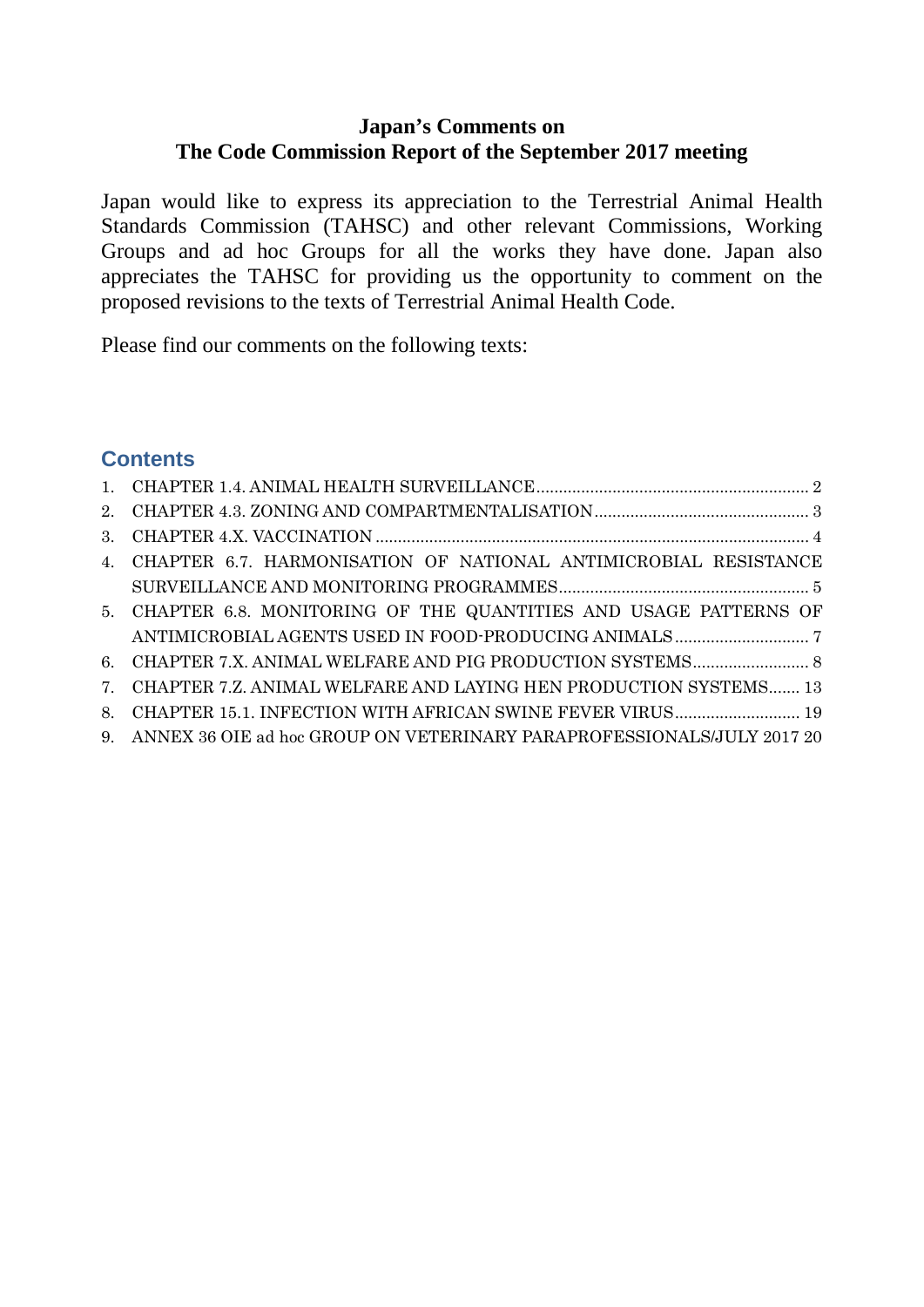# <span id="page-1-0"></span>**1. CHAPTER 1.4. ANIMAL HEALTH SURVEILLANCE**

#### **Proposal of amendment to Article 1.4.8. Early warning systems (insertion/deletion)**

Article 1.4.8.

#### **Early warning systems**

An *early warning system* is essential for the timely detection, identification and reporting of occurrence, incursion or emergence of *infections* or *infestations*, and should include the following:

- 1) appropriate coverage of target *animal* populations by the *Veterinary Services*;
- 2) detection and assessment of unusual animal health incidents suspected of occurrence, incursion or emergence of infections or infestations;
- 23) effective disease investigation and reporting;
- 34) *laboratories* capable of diagnosing and differentiating relevant *infections* or *infestations*;
- 45) training and awareness programmes for *veterinarians*, *veterinary paraprofessionals*, livestock owners or keepers and others involved in handling *animals* from the farm to the *slaughterhouse/abattoir*, for detecting and reporting unusual animal health incidents;
- 56) a legal obligation by relevant stakeholders to report suspected *cases* or *cases* of *notifiable diseases* or *emerging diseases* to the *Veterinary Authority*;
- 67) effective systems of communication between the *Veterinary Authority* and relevant stakeholders;
- 78) a national chain of command.

*Early warning systems* are an essential component of emergency preparedness.

#### **Rationale**

For clarification of steps of Early warning system, Japan would like to propose inserting the sentence between 1) and 2) as above.

As VS has to evaluate animal health incident report by stakeholders for diagnosing and differentiating relevant infections and infestations.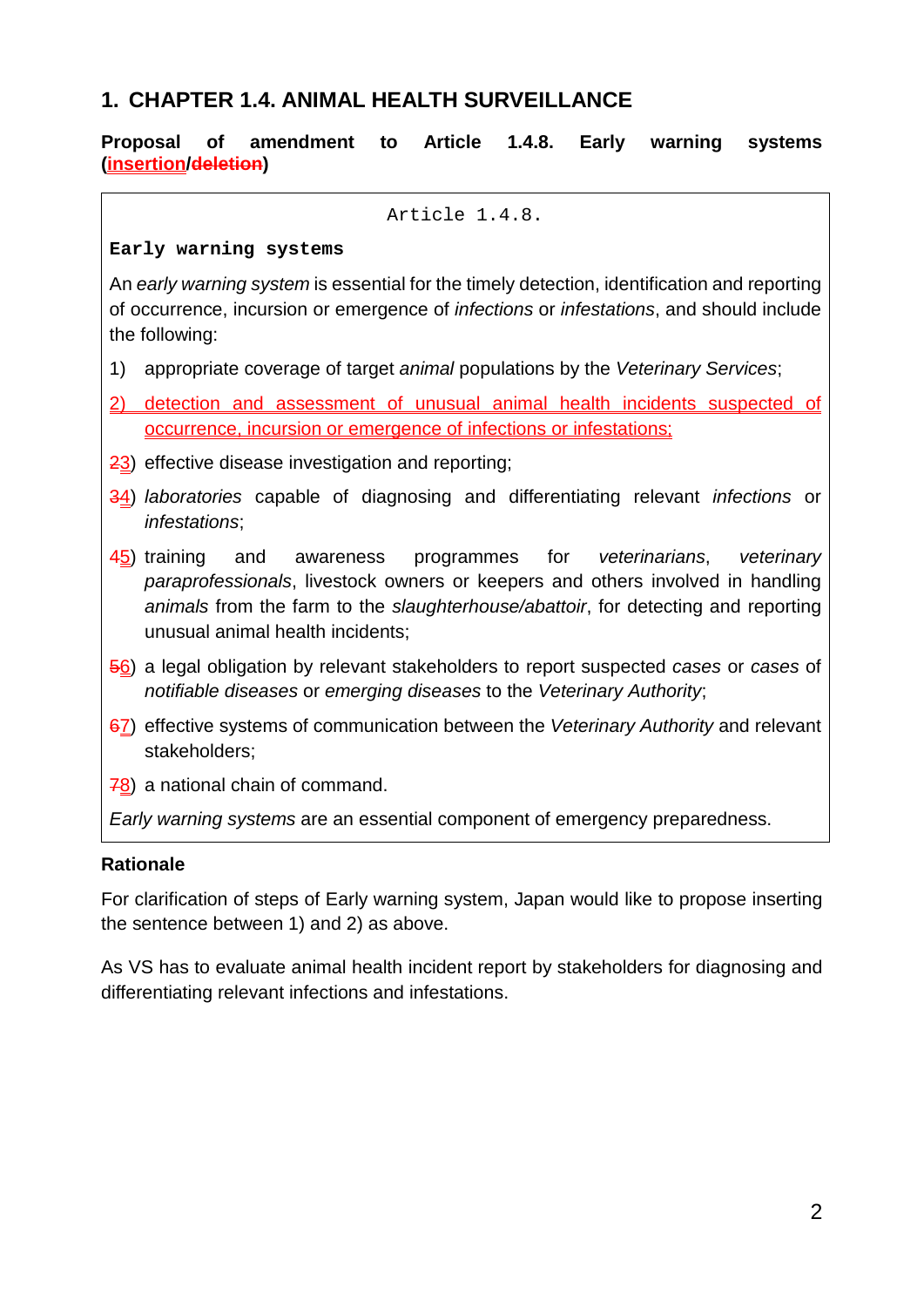# <span id="page-2-0"></span>**2. CHAPTER 4.3. ZONING AND COMPARTMENTALISATION**

## **Proposal of amendment to Article 4.3.6. Protection zone (insertion)**

#### Article 4.3.6.

**Protection zone**

[...]

In the event of an occurrence, in a temporary *protection zone*, of a *case* of an *infection* or *infestation* for which it was established, this will not affect the status of the rest of the country or *zone*, provided that the *zone* was established at least two incubation periods before the occurrence, as long as the disease or infestation are transmitted only by animal – animal infection and the surveillance are carried out in accordance with relevant listed disease-speceifc chapter or at an equivalent level.

#### **Rationale**

Under the precondition that the disease is only transmitted by animal to animal transmission, the approach of two incubation periods is appropriate. However, it might be difficult to detect disease within two incubation periods, as it is transmitted through other infection route such as vector and the poisoned environment.

Therefore, it is necessary to add these conditions in this Article.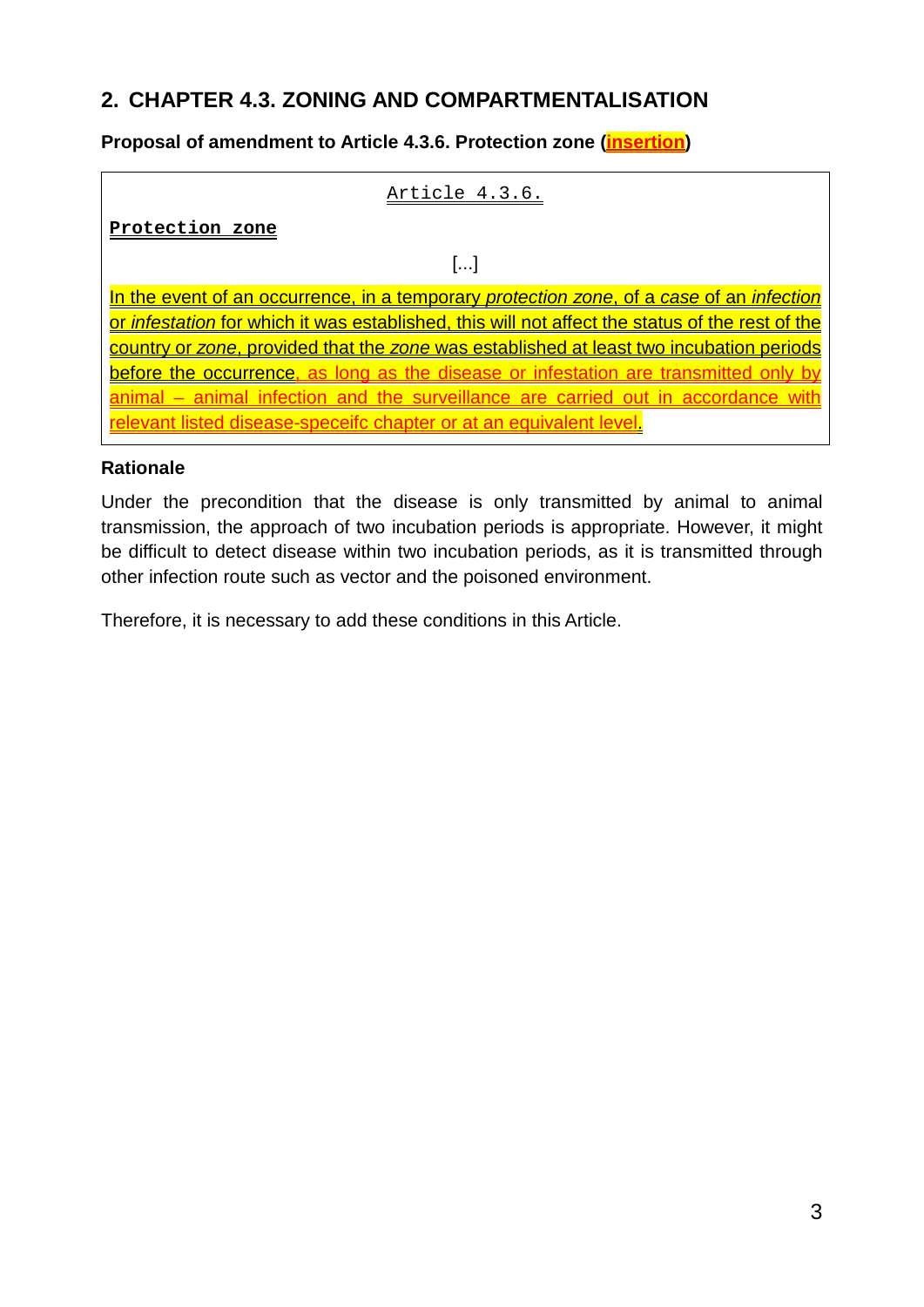# <span id="page-3-0"></span>**3. CHAPTER 4.X. VACCINATION**

#### **Proposal for amendment to Article 4.X.3. Vaccination programmes (insertion/deletion)**

Article 4.X.3.

**Vaccination programmes**

[...]

- 2) Emergency *vaccination* provides an adjunct to the application of other essential *biosecurity* and disease control measures and may be applied to control *outbreaks*. Emergency *vaccination* may be used in response to:
	- a) an *outbreak* in a **disease** free country or zone;
	- *b)* an *outbreak* in a country or *zone* that applies systematic *vaccination*, but when vaccines are revaccination is applied to boost existing immunity;
	- *c)* an *outbreak* in a country or *zone* that applies systematic *vaccination*, but when the vaccine employed does not provide protection against the strain of the pathogenic agent involved in the *outbreak;*
	- d) a change in the *risk* of introduction of a pathogenic agent or emergence of a disease in a free country or *zone*.

[...]

Article 4.X.11.

**Impact on disease status and management of vaccinated animals**

[...]

Disease fFree countries or *zones* applying systematic or emergency *vaccination* in response to an change in the increased *risk* of occurrence of a disease should inform trading partners and the OIE, as appropriate. In the absence of *cases*, and unless otherwise specified in the relevant *listed disease*-specific chapters, and constancy of the risk are confirmed by exporting country changing the systems according to the vaccination start, *vaccination* of animals does not affect the disease status of the country or *zone*, and should not disrupt trade.

#### **Comments**

Considering that vaccination may be used in response to change in the risk of introduction or emergence of disease, as described in the Article 4.X.3, Japan would like to re-confirm that, when systematic vaccination or emergency vaccination has been implemented, importing countries have authority to take temporary import suspension in order to evaluate the increased risk that leads an exporting country to implement vaccination program.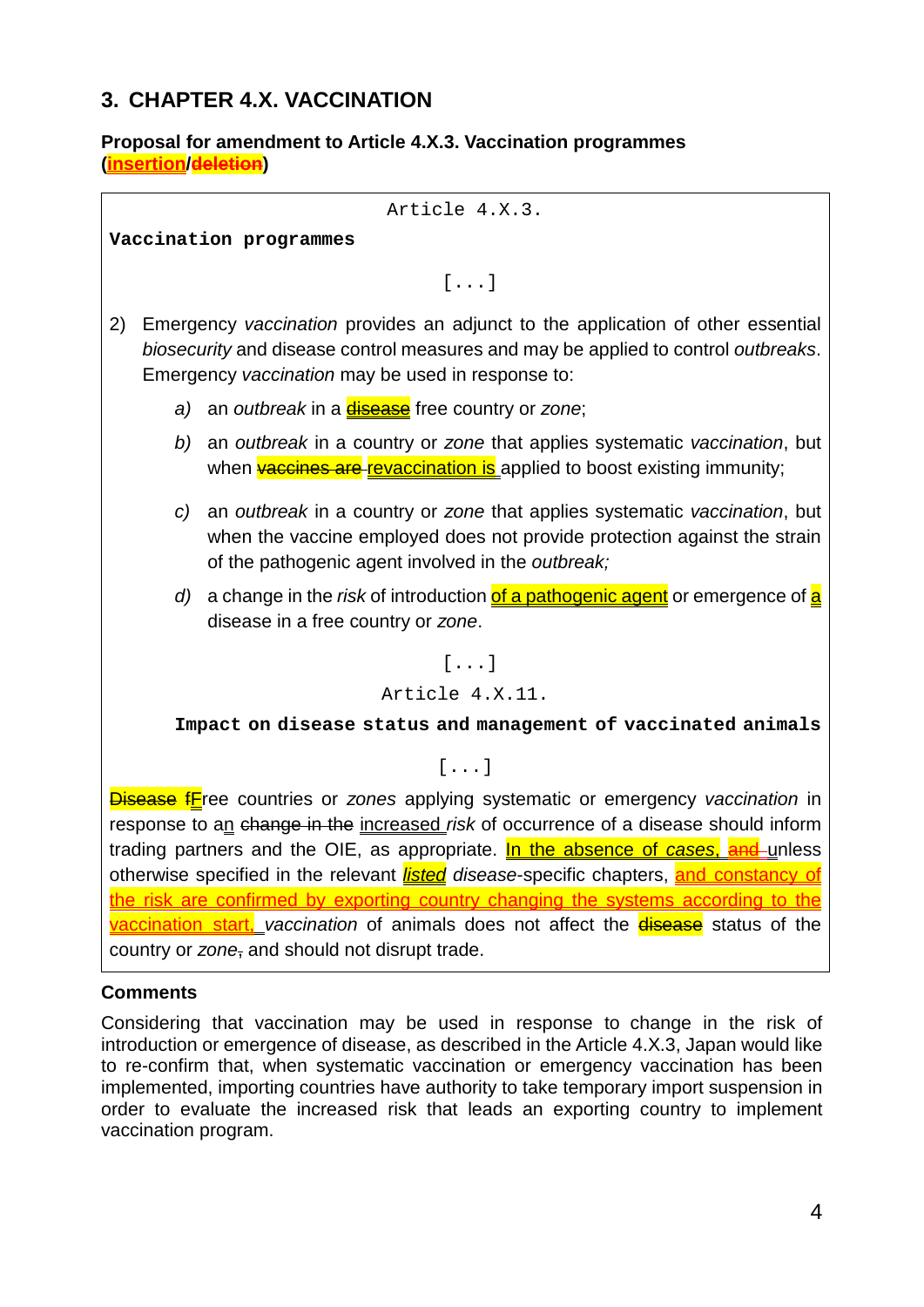# <span id="page-4-0"></span>**4. CHAPTER 6.7. HARMONISATION OF NATIONAL ANTIMICROBIAL RESISTANCE SURVEILLANCE AND MONITORING PROGRAMMES**

**Proposal for amendment to Article 6.7.4. Sampling (insertion)**

Article 6.7.4.

#### **Sampling**

### 23. Sample size

The sample size should be large enough to allow detection or determine prevalence of, or trends in, existing and emerging antimicrobial resistance phenotypes.

The sample should avoid bias and **provide a** be representative **sample of the animal** *population*, process, product or other unit of interest whilst taking into account the expected prevalence of the bacteria in the sample type, the expected prevalence of the resistance phenotype and the desired level of precision and confidence.

The sample size calculation in Table 1 is based on independent samples. When bacterial recovery is failed from a sample, that sample should not be counted. If there is any clustering at the *establishment* or animal level, the sample size should be adjusted accordingly.

Sample size estimates for prevalence of antimicrobial resistance in a large population are provided in Table 1 below.

|                                                              | 90% Level of confidence<br><b>Desired precision</b> |     |       | 95% Level of confidence<br><b>Desired precision</b> |     |       |
|--------------------------------------------------------------|-----------------------------------------------------|-----|-------|-----------------------------------------------------|-----|-------|
| <b>Expected</b><br>Prevalence of<br>antimicrobial resistance |                                                     |     |       |                                                     |     |       |
|                                                              | 10%                                                 | 5%  | 1%    | 10%                                                 | 5%  | 1%    |
| 10%                                                          | 24                                                  | 97  | 2,429 | 35                                                  | 138 | 3,445 |
| 20%                                                          | 43                                                  | 173 | 4,310 | 61                                                  | 246 | 6,109 |
| 30%                                                          | 57                                                  | 227 | 5,650 | 81                                                  | 323 | 8,003 |
| 40%                                                          | 65                                                  | 260 | 6,451 | 92                                                  | 369 | 9,135 |
| 50%                                                          | 68                                                  | 270 | 6,718 | 96                                                  | 384 | 9,512 |
| 60%                                                          | 65                                                  | 260 | 6,451 | 92                                                  | 369 | 9,135 |
| 70%                                                          | 57                                                  | 227 | 5,650 | 81                                                  | 323 | 8,003 |
| 80%                                                          | 43                                                  | 173 | 4,310 | 61                                                  | 246 | 6,109 |
| 90%                                                          | 24                                                  | 97  | 2,429 | 35                                                  | 138 | 3,445 |

#### **Table 1. Sample size estimates for prevalence in a large population**

# **Rationale**

Japan proposes to add the following sentence, ''When bacterial recovery is failed from a sample, that sample should not be counted'', because the "sample" in this chapter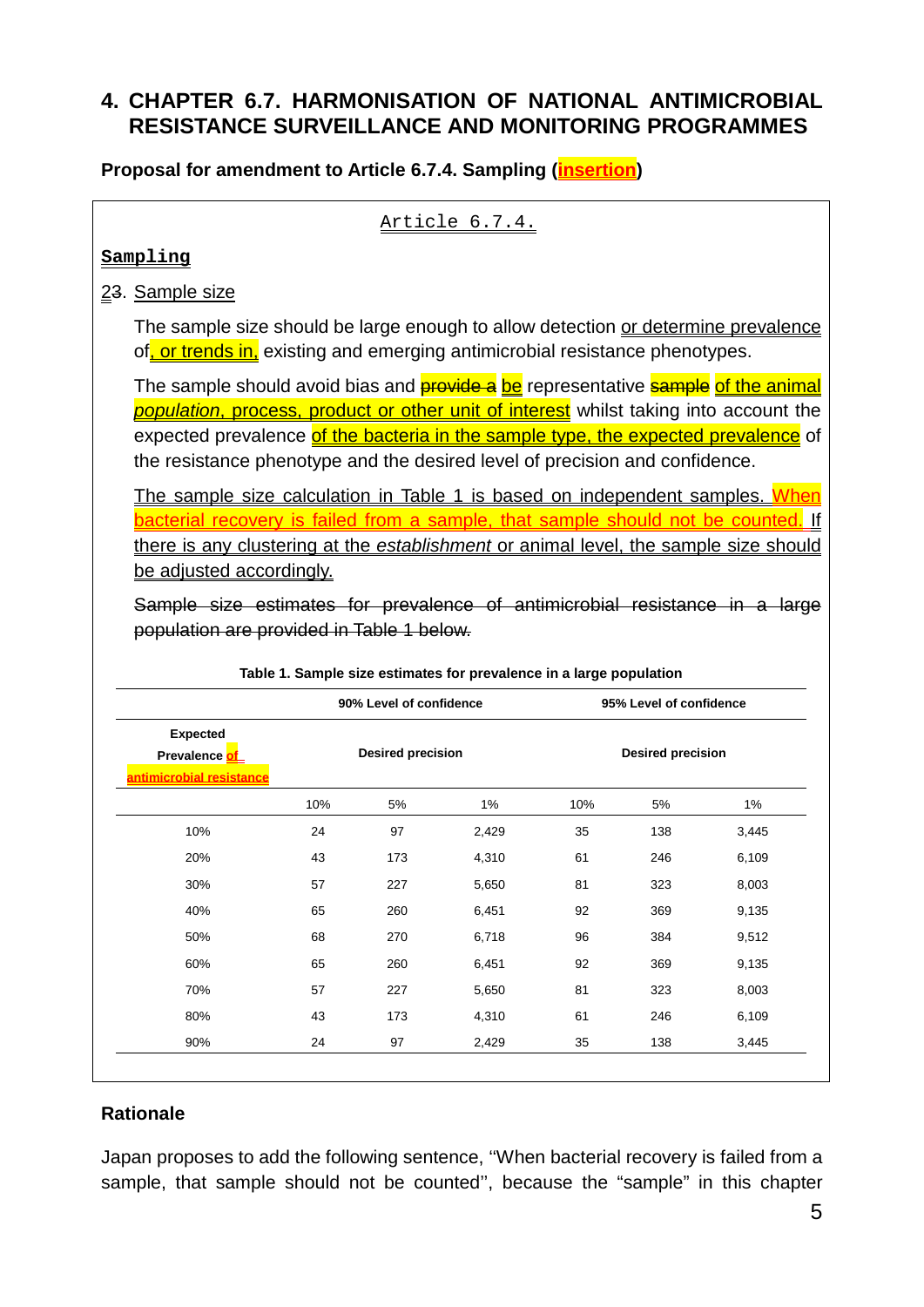indicates faeces, caeca etc. as stated in sampling strategies (namely not the isolated bacteria) and Table 1 shows the case that bacterial recovery from the sample is 100%.

In association with this revision, Japan considers "Expected prevalence of antimicrobial resistance" would be more precise than "Expected prevalence" in the Table 1, because the deletion of the sentence including the words, "prevalence of antimicrobial resistance", which was the heading of this table, might make it necessary to differentiate the words "Expected prevalence" in the Table 1 from the words "Expected prevalence of bacteria".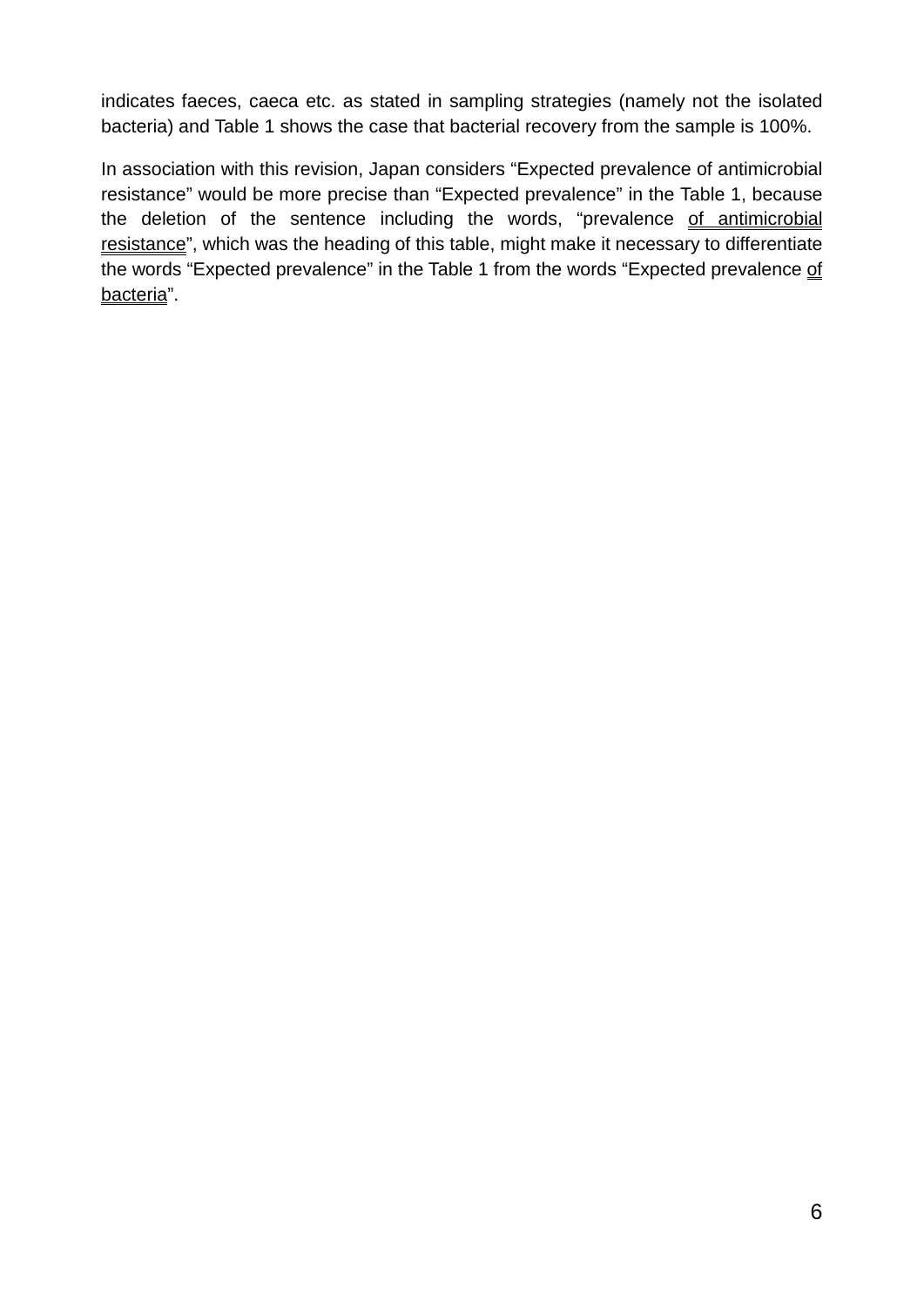# <span id="page-6-0"></span>**5. CHAPTER 6.8. MONITORING OF THE QUANTITIES AND USAGE PATTERNS OF ANTIMICROBIAL AGENTS USED IN FOOD-PRODUCING ANIMALS**

### Article 6.8.1bis.

**Definitions**

For the purposes of the *Terrestrial Code*,

**Therapeutic use of antimicrobial agents** means the administration of an *antimicrobial agent* to an individual or a group of *animals* to treat, control or prevent *infection* or disease:

- ‒ to treat means to administer an *antimicrobial agent* to an individual or a group of *animals* showing clinical signs of an infectious disease;
- ‒ to control means to administer an *antimicrobial agent* to a group of *animals* containing sick *animals* and healthy *animals* (presumed to be infected), to minimise or resolve clinical signs and to prevent further spread of the disease;
- $\equiv$  to prevent means to administer, using an appropriate dose and for a limited, defined duration, an *antimicrobial agent* to an individual or a group of *animals* at risk of developing a specific *infection* or in a specific situation where disease is likely to occur if the drug is not administered.

**Nontherapeutic use of antimicrobial agents** means the administration of *antimicrobial agents* to *animals* for any purpose other than to treat, control or prevent *infection* or disease; it includes growth promotion.

**Growth promotion** means the administration of *antimicrobial agents* to *animals* in their feed or water to increase the rate of weight gain or the efficiency of feed utilisation.

# **Comment**

Japan fully supports these definitions which clarify the scope of "therapeutic use" and "nontherapeutic use" and facilitate member countries to collect data on AMU because differentiation among the antimicrobial use for treatment, control and prevention is difficult in the field.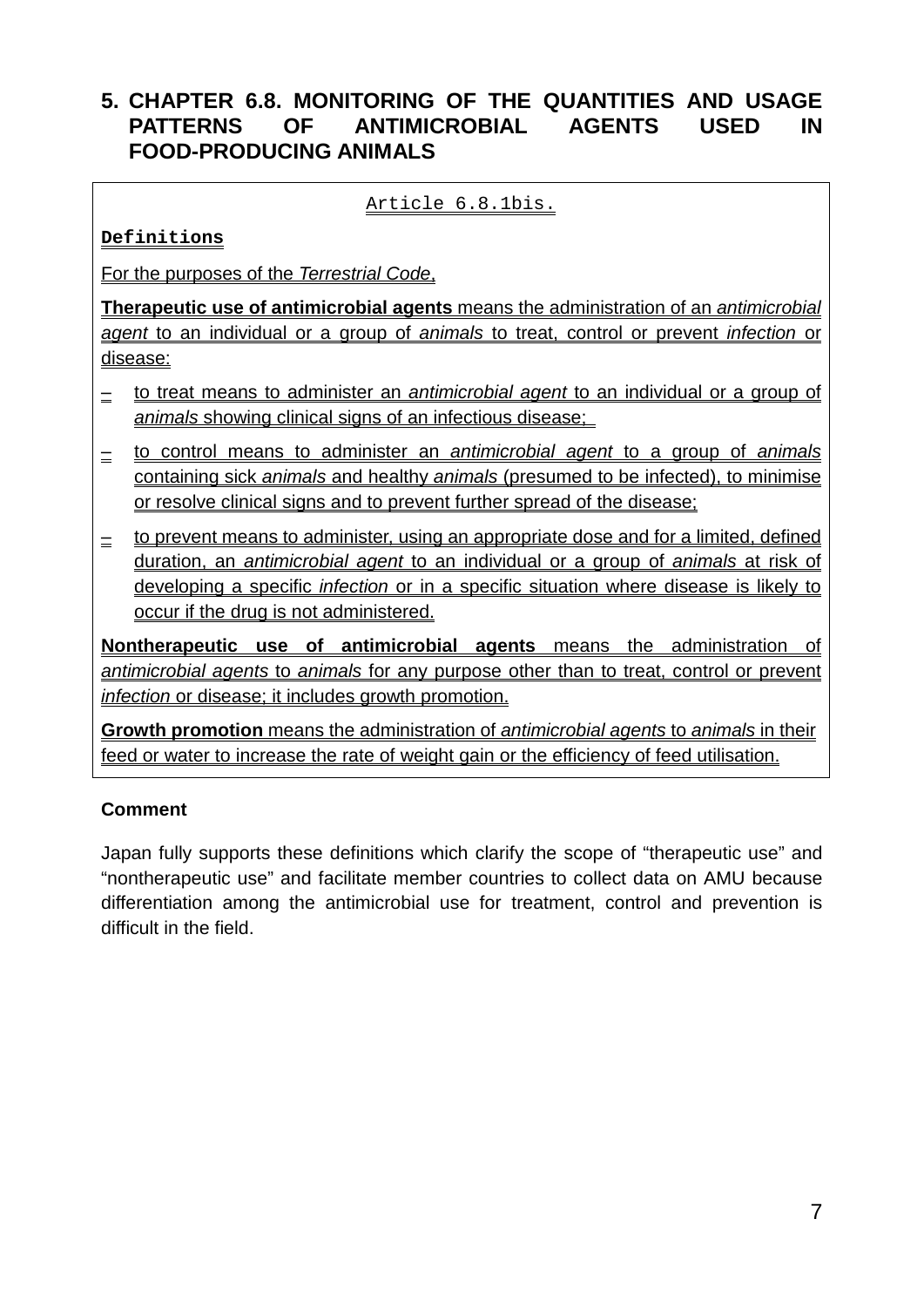# <span id="page-7-0"></span>**6. CHAPTER 7.X. ANIMAL WELFARE AND PIG PRODUCTION SYSTEMS**

**Proposal of amendment to Article 7.X.5. Recommendations (insertion)**

Article 7.X.5.

#### **Recommendations**

Ensuring good welfare of pigs is contingent on several management factors, including system design, environmental management, and animal management practices which include responsible husbandry and provision of appropriate care. Serious problems can arise in any system if one or more of these elements are lacking.

Articles 7.X.6. to 7.X. 276. provide recommendations for measures applied to pigs.

Each recommendation in Article 7.X.6. to 7.X.24. includes a list of relevant animal **outcome**-based criteria (or measurables) derived from Article 7.X.4.

This does not exclude other criteria(or measurables) being used where or when appropriate.

### **Rationale**

For consistency with paragraph 3, Japan would like to propose to revise as above.

## **Proposal of amendment to Article 7.X.9. Feeding and provision of water (insertion /deletion)**

### Article 7.X.910.

#### **Feeding and provision of watering of animals**

The amount of feed and nutrients pigs require in any management system is affected by factors such as climate, the nutritional composition and quality of the diet, the age, gender, genetics, size and physiological state of the pigs (e.g. pregnancy, lactation, growth), and their state of health, growth rate, previous feeding levels and level of activity and exercise.

All pigs should receive adequate quantities quantity and quality of feed and nutrients each day to enable each pig to:

- maintain good health;
- meet its physiological **and behavioural** requirements demands; and,
- ‒ meet its requirements for foraging (Bergeron *et al.*, 2008; Brouns *et al.*, 1994; Ramonet *et al.*, 1999; Robert *et al.*, 1993 and 1997).

#### ‒ avoid metabolic and nutritional disorders.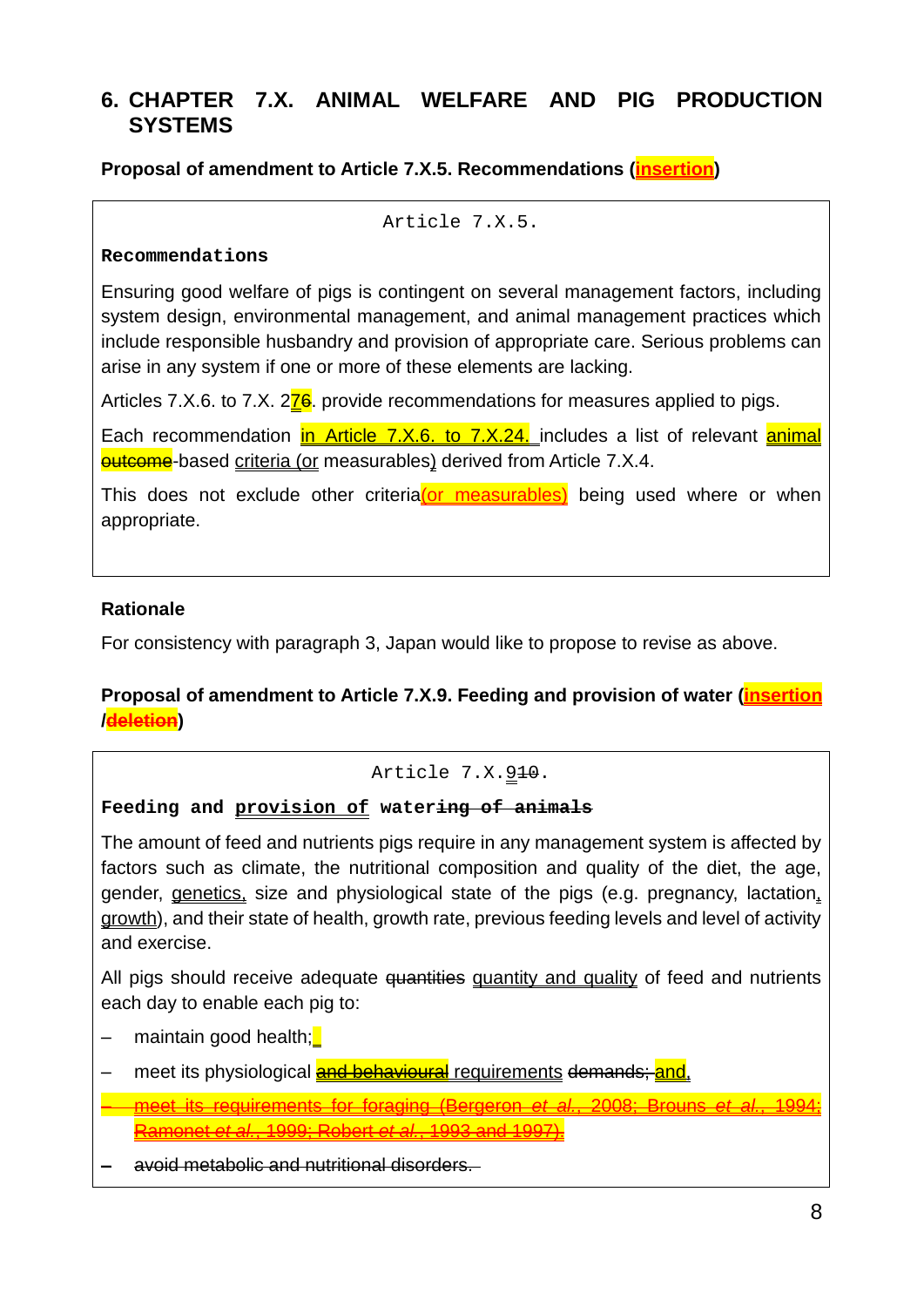Feed and water should be provided in such a way as to prevent undue excessive or injurious competition and injury.

Pigs should be fed a diet with sufficient Take into consideration the provision of sufficient amount or appropriate particle size of fibrous feedstuffs in order to reduce as much as possible the occurrence of gastric ulcers (Herskin *et al.*, 2016; Hancock et al., 2001).

### **Rationale**

Japan proposes to delete "meet its requirement for foraging" because it has been already defined in the Article 7.X.10. (Environmental enrichment) and it is also appropriate for clarity of the Article 7.X.9. (Feeding and provision of water) only to mention elements related to quality and quantity of feed and nutrients.

Based on the following reference, Japan proposes to consider not only the amount of fibrous feedstuffs but also the particle size of feedstuffs in order to avoid gastric ulcers.

Joe D. Hancock and Keith C. Behnke, Use of Ingredient and Diet Processing Technologies (Grinding, Mixing, Pelleting, and Extruding) to Produce Quality Feeds for Pigs, Swine Nutrition 469-497.2001

## **Proposal of amendment to Article 7.X.11. Prevention of abnormal behaviour (insertion/deletion)**

#### Article 7.X. 1142.

#### **Prevention of abnormal behaviour**

In pig production there are is a number of abnormal behaviours that can be prevented or minimised with appropriate management procedures.

Many of these problems are multifactorial and minimising their occurrence requires an examination of the whole environment and of several management factors. However some **rRecommendations** to Management procedures that may reduce their occurrence of some of these behavioural problems include:

1) Oral stereotypies (e.g. bar biting, sham chewing, excessive drinking) in adult pigs **Canmay** be minimised by providing environmental enrichment and increasing feeding time and satiety by increasing fibre content in the diet or foraging roughage (Robert *et al.*,1997; Bergeron *et al.*, 2000).

#### **Rationale**

As noted in the Article7.X.1 (Definitions) "developed stereotypies may not resolve despite later changes the environment or other treatment", It is difficult to say "oral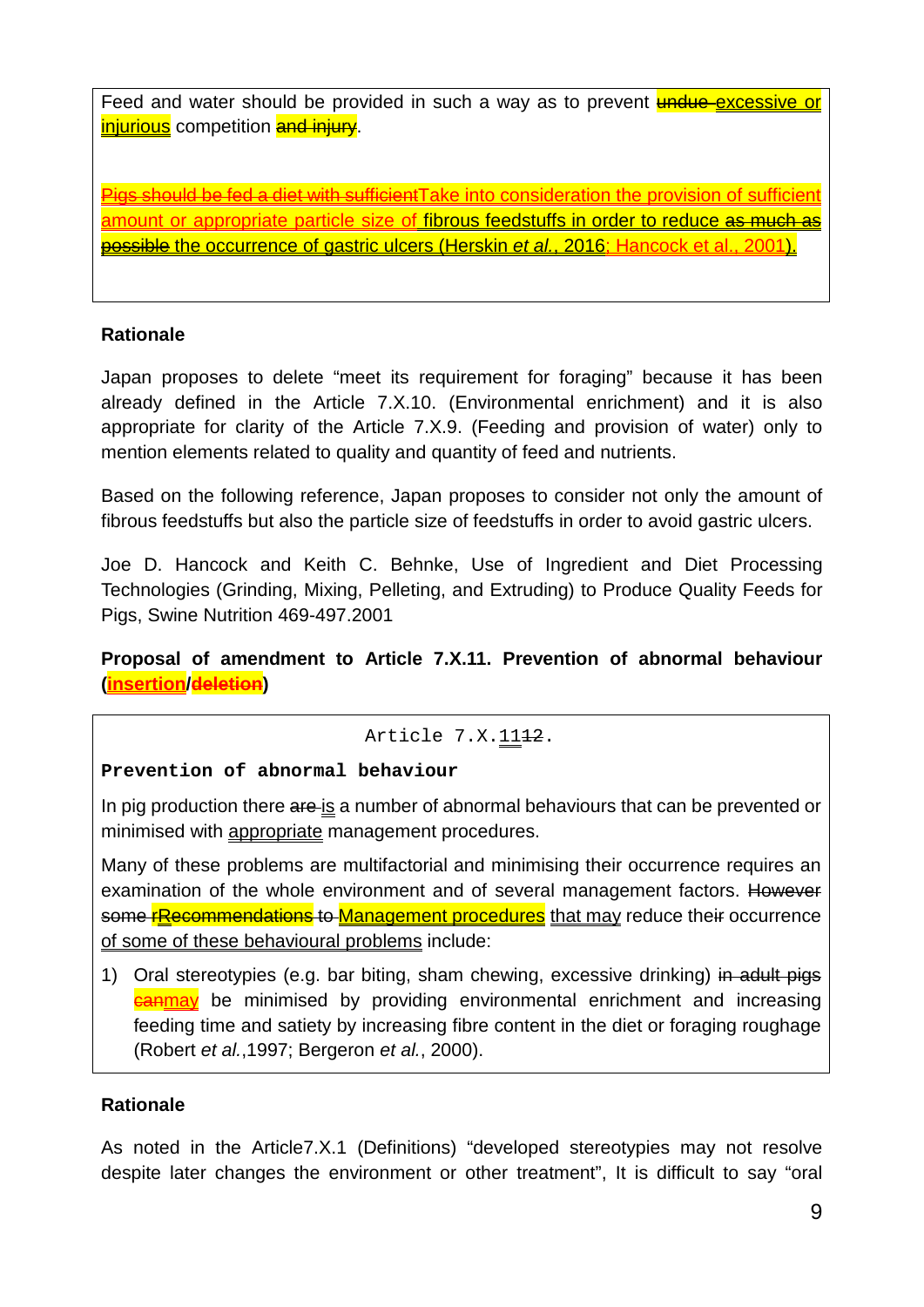stereotypies can be minimised". Japan proposes to replace 'can' with 'may' for consistency with next paragraph 2) and 3).

# **Proposal of amendment to Article 7.X.12. Housing (including outdoor production systems) (insertion)**

### Article 7.X.126.

**Housing (including outdoor production systems)**

When new facilities to accommodate pigs are planned or existing facilities are modified, professional advice on design in regards to welfare and health of animals should be sought.

Housing systems and their components should be designed, constructed and regularly inspected and maintained in a manner that reduces the risk of injury, disease or and stress for pigs. Facilities should to allow for the safe, efficient and humane management and movement of pigs. In systems where pigs could be exposed to adverse weather conditions they should have access to shelter to avoid thermal stress and sunburn.

There should be a separate pen or area where sick and injured animals or animals that exhibit abnormal behaviour can be isolated, treated and monitored. Certain animals may need to be kept individually. When a separated space is provided, this should accommodate all the needs of the animal e.g. recumbent or lame animals or animals with severe wounds may require additional bedding or an alternative floor surface, and water and food feed must should be within reach. However, there might be an emergency situation when the animal should be isolated immediately even when the separate space does not adequately accommodate all the needs of the animal.

### **Rationale**

It may be prioritized to move the animal to the isolated area promptly over the area where all the needs of animal are accomodated.

### **Proposal for amendment to Article 7.X.19. Farrowing and lactation (insertion)**

```
Article 7.X.19.
```
### **Farrowing and lactation**

Sows and gilts need time to adjust to their farrowing accommodation before farrowing. If equipment is not enough to provide appropriate farrowing accommodation, nNesting material should be **provided** available to sows and gilts where possible for at least one day prior to some days before farrowing (Yun *et al.*, 2014; Lawrence *et al.*, 1994; Jarvis *et*  al., 1998). Sows and gilts should be observed frequently around their expected farrowing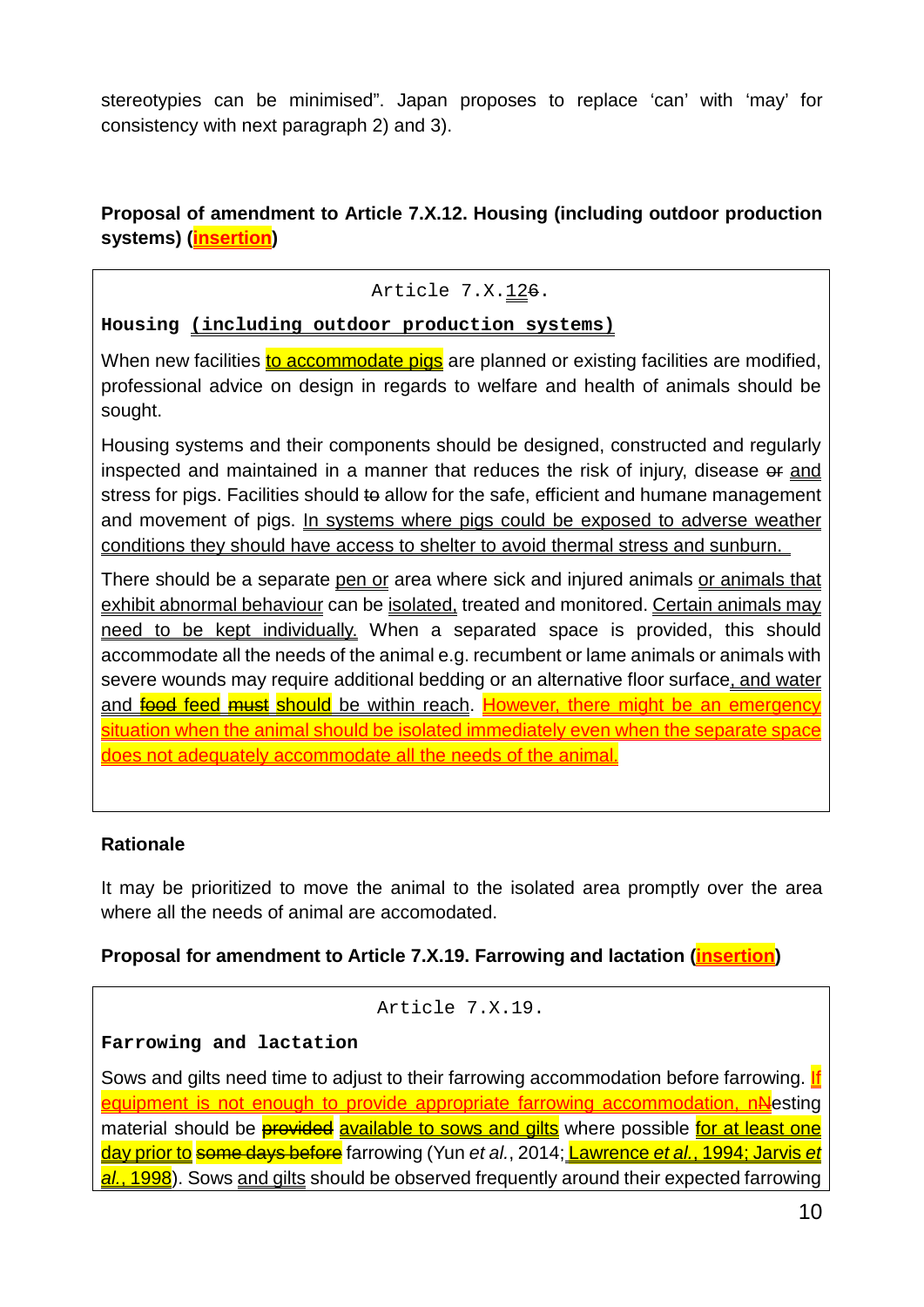times. As some sows and gilts need assistance during farrowing, there should be sufficient space and competent staff.

# **Rationale**

Equipment such as farrowing crates can provide an appropriate accommodation because of temperature control, stockade to prevent attack and keeping clean condition. In addition, using nesting materials might result in increasing the risk of exposure to pathogen and compromising the welfare of sows, gilts and piglets.

# **Proposal for amendment to Article 7.X.22. Genetic selection (insertion/deletion)**

#### Article 7.X.22.

## **Genetic selection**

Welfare and health considerations should balance any decisions on productivity and growth rate when choosing a breed or hybrid for a particular location or production system.

Selective breeding can improve the welfare of pigs for example by selection to improve maternal behaviour, piglet viability, temperament and resistance to stress and disease and to reduce tail biting and aggressive behaviour (Turner *et al.*, 2006). **Including social** effectscharacteristics related to social behaviour into breeding programmes may also reduce negative social interactions and increase positive ones and may have major positive effects on group-housed animals. (Rodenburg *et al.*, 2010)

# **Rationale**

Japan would like to revise as above to improve clarity.

# **Proposal for amendment to Article 7.X.27. Humane killing (insertion)**

#### Article 7.X.27.

### **Euthanasia (Humane killing)**

Allowing a sick or injured animal to linger unnecessarily is unacceptable. Therefore, for sick and injured pigs a prompt diagnosis should be made to determine whether the animal should be treated or humanely killed.

The decision to kill an animal humanely and the procedure itself should be undertaken by a competent person.

For a description of acceptable methods for humane *killing* of pigs see Chapter 7.6.

The *establishment* should have documented procedures following the guidance from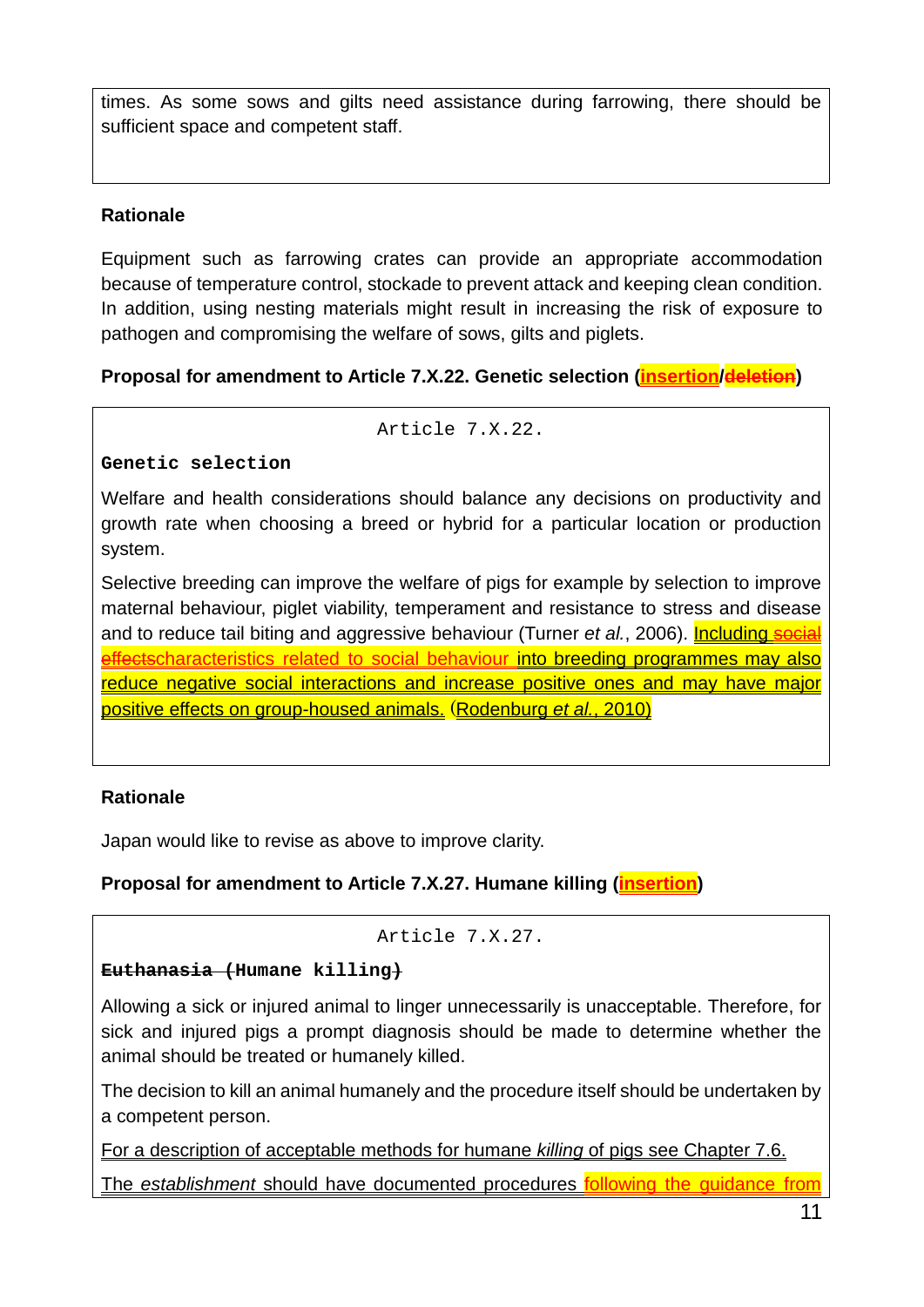veterinarian and the necessary equipment for on-farm humane *killing*. Staff should be trained in humane *killing* procedures appropriate for each class of pigs.

### **Rationale**

The procedures of humane killing needs to be documented following the guidance from a veterinarian.

**Correction**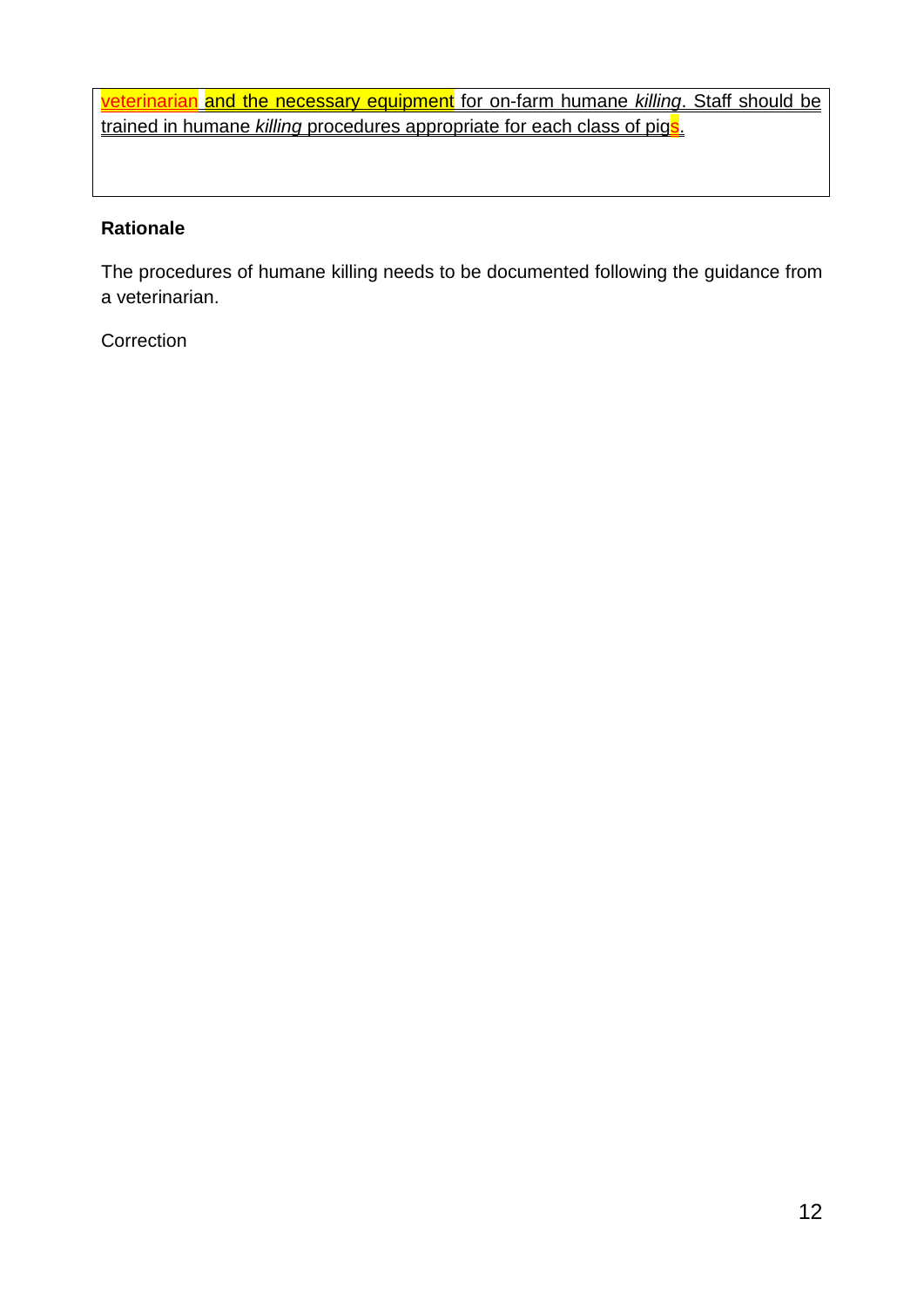# <span id="page-12-0"></span>**7. CHAPTER 7.Z. ANIMAL WELFARE AND LAYING HEN PRODUCTION SYSTEMS**

**Proposal of amendment to Article 7.Z.3. Criteria or measurables for the welfare of pullets or hens (insertion/deletion)**

#### Article 7.Z.3.

#### **Criteria or measurables for the welfare of pullets or hens**

The welfare of pullets or hens should be assessed using outcome-based measurables. Consideration should also be given to the resources provided and the design of the system. Outcome-based measurables, specifically animal-based measurables, can be useful indicators of *animal welfare*. The use of these indicators and the appropriate thresholds should be adapted to the different situations where pullets or hens are managed, also taking into account the strain of bird concerned.

Criteria that can be measured in the farm setting include body and plumage condition, egg shell condition, mortality and morbidity rates, etc. The age at which abnormalities of these criteria are observed can help to determine the origin. Other conditions such as bone and foot problems, disease*, infection* or *infestation* can also be assessed at depopulation or during routine sampling. It is recommended that values for welfare measurables be determined with reference to appropriate national, sectorial or regional standards for pullets or hens.

The following outcome-based criteria **andor** measurables are useful indicators of pullet or hen welfare:

1. Behaviour

The presence or absence of certain chicken behaviours could indicate an animal welfare problem, including fear, pain or sickness. In addition, chickens have evolved behaviours that they are highly motivated to perform and a good understanding of normal chicken behaviour [Nicol, 2015], including their social interactions [Estevez *et al.*, 2007; Rodríguez-Aurrekoetxea A. and Estevez I., 2014], is required. Some behaviours may not be uniquely indicative of one type of problem; they may be exhibited for a variety of reasons.

*e)* Injurious feather pecking and cannibalism

Injurious feather pecking can result in significant feather loss and may lead to cannibalism. Cannibalism is the tearing of the flesh of another bird, and can result in severe injury. Injurious feather pecking and cannibalism can also spread to other birds in the flock [Newberry, 2004]. These behaviours can have multifactorial causes [Hartcher, 2016; Estevez, 2015; Nicol *et al.*, 2013; Rodenburg, 2013; Lambton, 2013].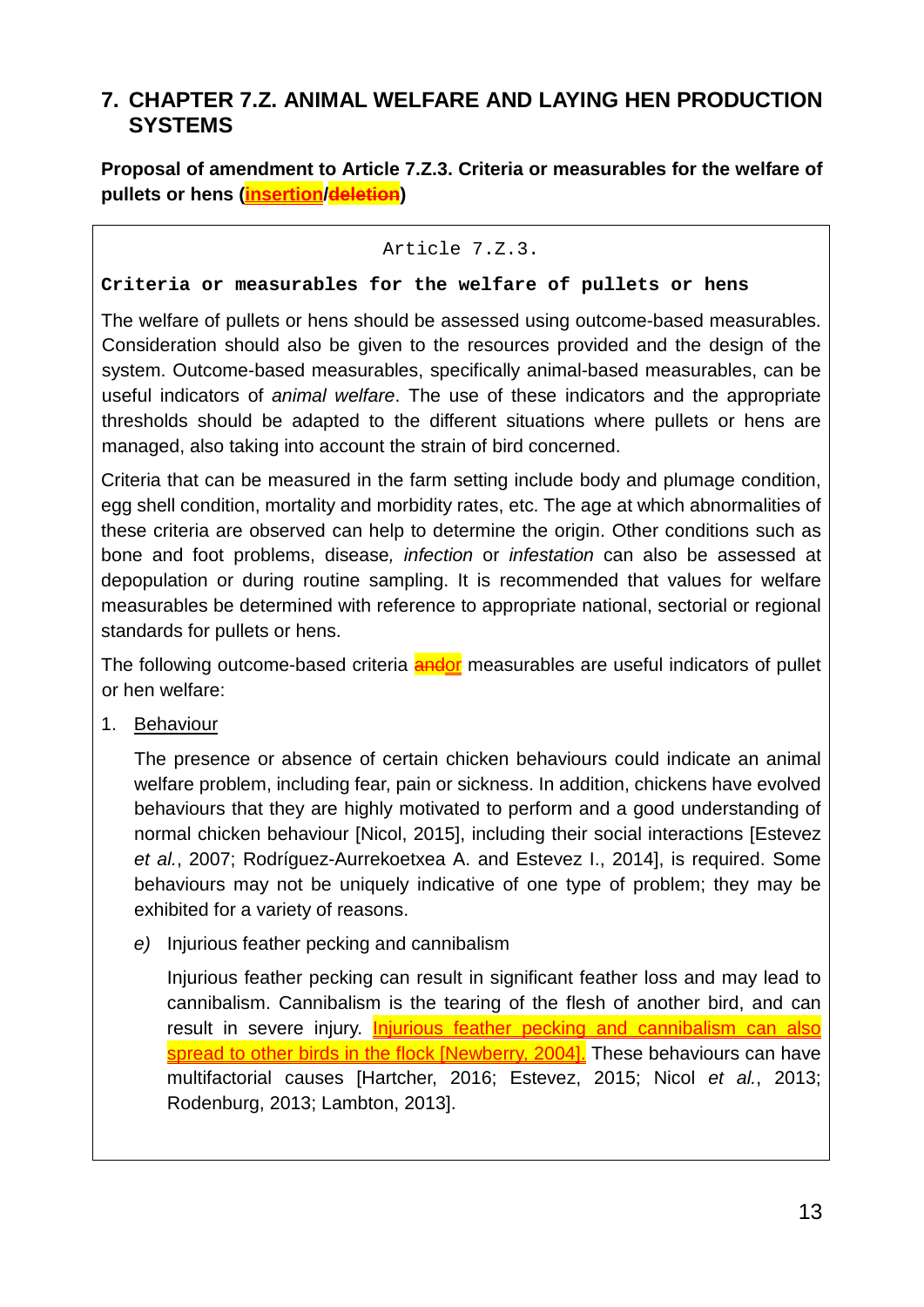# **Rationale**

**Correction** 

According to the following references, Japan proposes to add an important behaviour of injurious feather pecking and cannibalism.

NEWBERRY RC., Cannibalism. In Welfare of the Laying Hens (Perry, GC. ed.), pp. 239-258.CABI Publishing, Oxfordshire, UK, 2004.

# 4. Foot problems

Hyperkeratosis and bumblefoot are painful conditions associated with inappropriate flooring [Lay *et al.*, 2001; Abrahamsson and Tauson, 1995; Abrahamsson and Tauson, 1997).

Excessive claw growth, broken claws and toe injuries affect locomotion and may be associated with pain [EFSA, 2005].

Contact dermatitis affects skin surfaces that have prolonged contact with wet litter or other wet flooring surfaces [Tauson and Abrahamson, 1996] Especially contact with manure can increase the risk of Bumble foot[Taylor and Hurnik, 1994; Abrahamsson and Tauson, 1995; Tauson et al, 1999; Tauson 2002; Blokhuis et al, 2007; Shimmura et al, 2010].

Foot problems are usually manifested as blackened skin progressing to erosion and fibrosis on the lower surface of the footpads and at the back of the hocks. If severe, the foot and hock lesions may contribute to locomotion problems and lead to secondary *infections.* Scoring systems for foot problems have been developed [Blatchford *et al.*, 2016].

# **Rationale**

According to the following references, contact with manure increases the risk of contact dermatitis such as Bumble foot.

TAYLOR,A.A. and J. F. HURNIK, The effect of long-term housing in an aviary and battery cages on the physical condition of laying hens: body weight, feather condition, claw length, foot lesions, and tibia strength. Poult. Sci.,37:268-273.1994.

ABRAHAMSSON, P. and R. TAUSON, Aviary systems and conventional cages for laying hens: Effects on production, egg quality, health and bird location in three hybrids. Acta Agric. Scand., Sec. A, Anim. Sci.,45:191-203.1995.

TAUSON, R., A. WAHLSTROM and P. ABRAHAMSSON, Effects of two floor housing systems and cages on health, production, and fear response in layer. Appl. Poult. Research, 8:152-159.1999.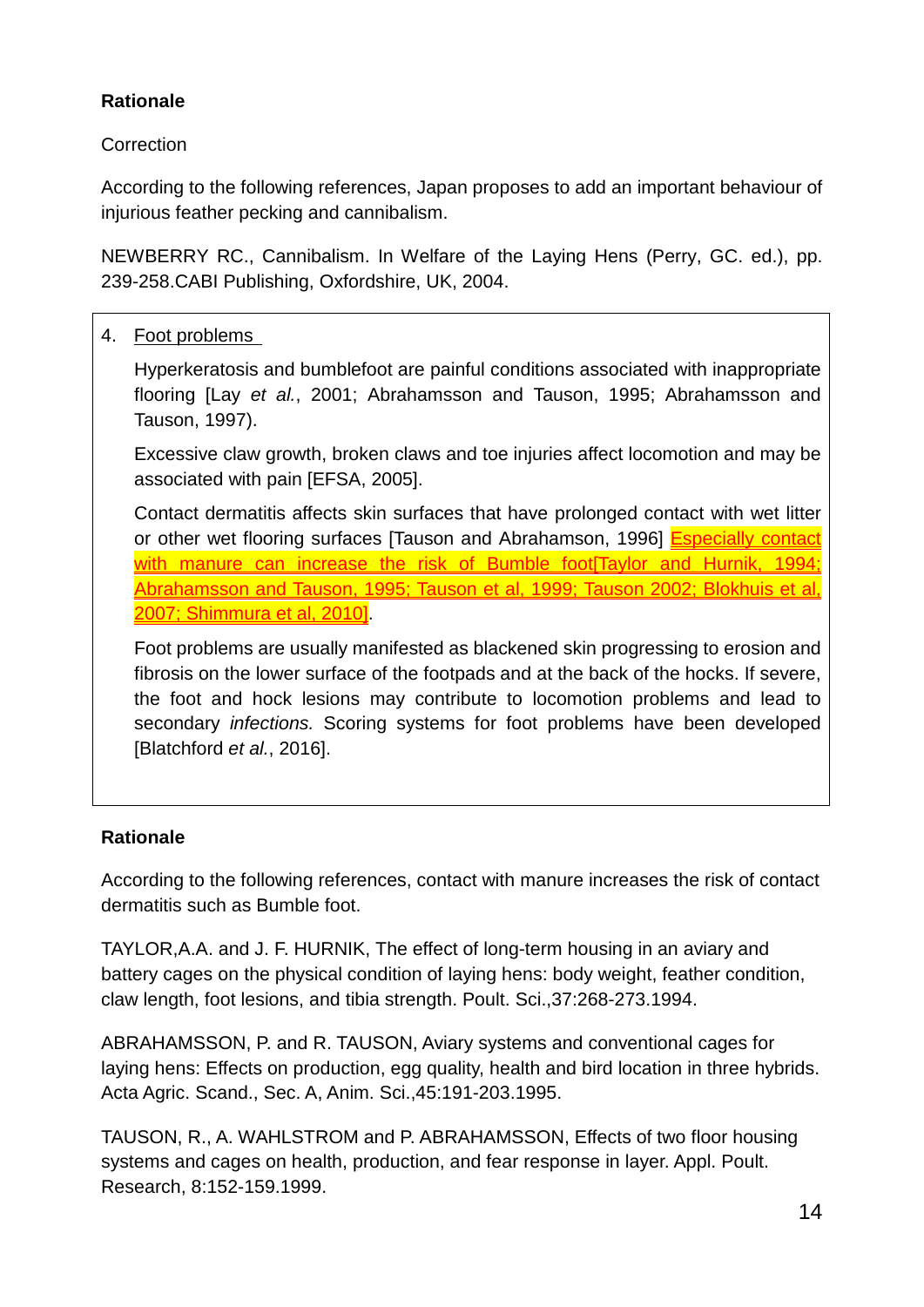TAUSON, R.,Furnished cages and aviaries: production and health. World's Poult. Sci.J.,58:49-63.2002.

BLOKHUIS, H.J., T. FIKS Van NIEKERK, W. BESSEI, A. ELSON, D. GUÉMENÉ, J.B. KJAER, G.A. MARIALEVRINO, C.J. NICOL, R. TAUSON, C.A. WEEKS and H.A. VAN DE WEERD, The LayWel project: welfare implications of changes in production system for laying hens. World's Poult. Sci. J., 63: 101-114.2007.

T.SHIMMURA, S. HIRAHARA, T. AZUMA, T. SUZUKI, Y. EGUCHI, K. UETAKE and T. TANAKA, Multi-factorial investigation of various housing systems for laying hens. British Poultry Science Volume 51, Number 1 (February 2010), pp. 31-42.

# **Proposal of amendment to Article 7.Z.9. Flooring (deletion)**

 $ArtichA 7 7 9$ 

## **Flooring**

The flooring for the birds should be easy to clean and disinfect and not cause harm or damage to them.

The slope and design of the floor should allow birds to express normal locomotion and comfort behaviours. The floors should support the birds adequately, prevent injuries and ensure that manure does not contaminate other birds. Changes of flooring types from pullet to layer housing should be avoided.

The provision of loose and dry litter material is desirable to encourage dust bathing and **foraging by pullets and hens.** When litter is provided it should be managed to minimise any detrimental effects on welfare and health. Litter should be replaced or adequately treated when required to prevent *diseases, infections* and *infestations*.

Outcome-based measurables: comfort behaviour, **dust bathing** foot problems, **foraging** incidence of diseases*, infections* and *infestations*, injury rates and severity, locomotion, performance, plumage condition.

# **Rationale**

For preventing duplication and improving clarification among Article 7.Z.9., Article 7.Z.10., and Article 7.Z.11., Japan proposes to delete "The provision of loose and dry litter material is desirable to encourage foraging by pullets and hens."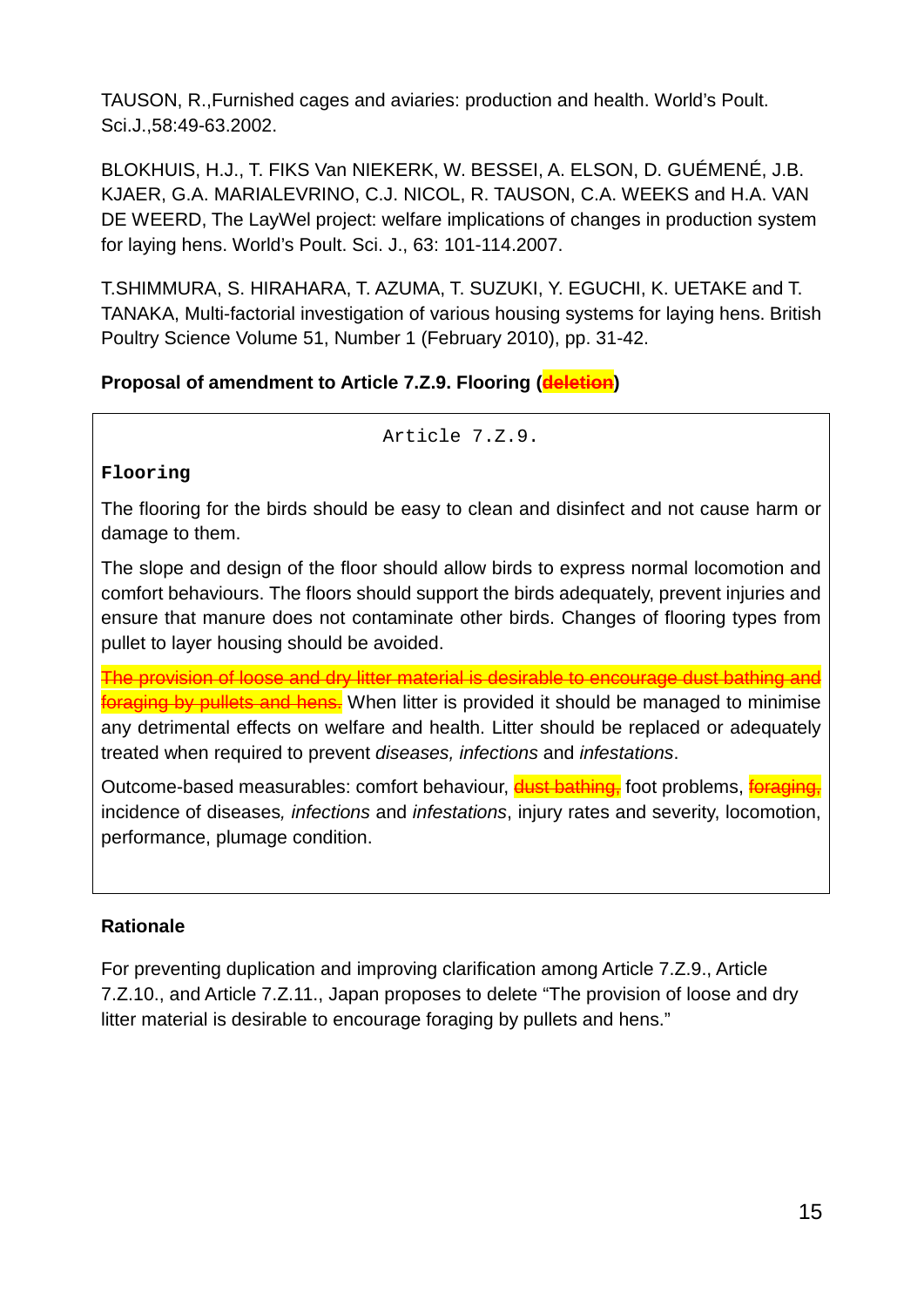```
Article 7.Z.10.
```
#### **Dust bathing areas**

When dust bathing areas are offered, they should provide suitable friable materials, designed and positioned to encourage dust bathing, allow synchronised behaviour, prevent undue competition and not cause damage or injuries. Dust bathing areas should be easy to inspect and clean [Lentfer *et al.*, 2011]. The provision of loose and dry litter material is desirable to encourage dust bathing by pullets and hens.

## **Rationale**

For preventing duplication and improving clarification between Article 7.Z.9.and Article 7.Z.10, Japan proposes to add "The provision of loose and dry litter material is desirable to encourage dust bating by pullets and hens."

# **Proposal of amendment to Article 7.Z.11. Foraging areas (insertion)**

Article 7.Z.11.

### **Foraging areas**

When foraging areas are offered, they should provide suitable materials, designed and positioned to encourage foraging, allow synchronised behaviour, prevent undue competition and not cause damage or injuries. Foraging areas should be easy to inspect and clean. The provision of loose and dry litter material is desirable to encourage foraging by pullets and hens.

Outcome-based measurables: foraging, injurious feather pecking and cannibalism, injury rate and severity, spatial distribution.

# **Rationale**

For preventing duplication and improving clarification between Article 7.Z.9.and Article 7.Z.11., Japan proposes to add "The provision of loose and dry litter material is desirable to encourage foraging by pullets and hens."

# **Proposal of amendment to Article 7.Z.19. Prevention and control of injurious feather pecking and cannibalism (insertion/deletion)**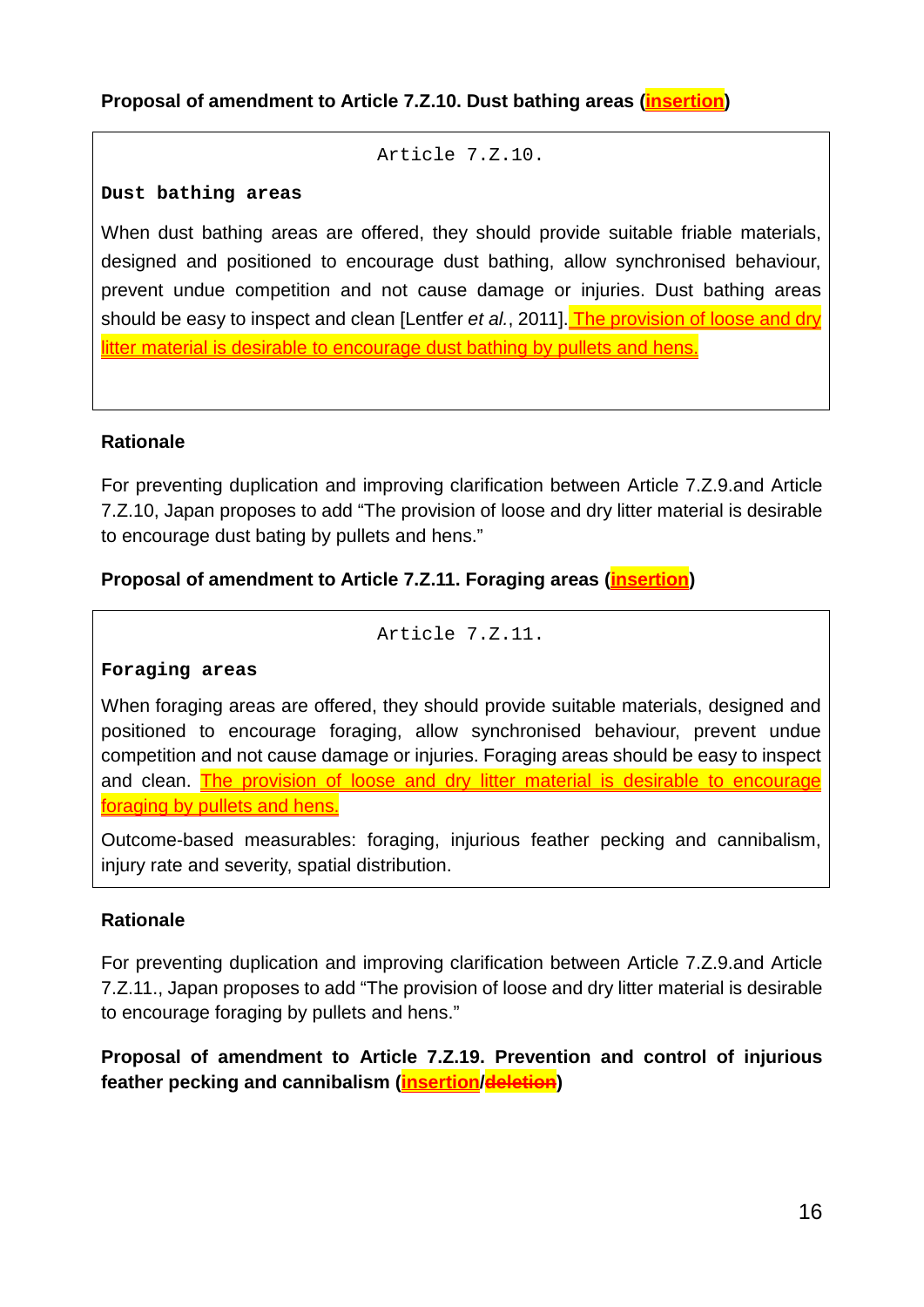### Article 7.Z.19.

**Prevention and control of injurious feather pecking and cannibalism** Injurious feather pecking and cannibalism are challenges in pullet and hen production. Management methods that may reduce the risk of occurrence include:

- ‒ managing light in rearing and lay [Nicol *et al.*, 2013],
- choosing a suitable genetic strain [Craig and Muir, 1996; Kjaer and Hocking, 2004],
- ‒ influencing age of onset of lay [Green *et al.*, 2010],
- ‒ providing foraging materials in rearing and lay [Huber-Eicher and Wechsler, 1998],
- adapting **dietkind** and form of feed in rearing and lay [Lambton *et al.*, 2010],

### **Rationale**

For improving clarity, Japan proposes to add 'a suitable' and replace 'diet' with 'kind'.

# **Proposal of amendment to Article 7.Z.21. Painful interventions (deletion)**

Article 7.Z.21.

#### **Painful interventions**

Painful interventions, such as beak trimming, should not be practised unless absolutely necessary and pain mitigation interventions should be used.

### **Rationale**

The following references demonstrate the increase in mortality rate caused by cannibalism and in the risk of feather pecking and cannibalism of a flock, in which beak trimming was not practised. Therefore, beak trimming can be considered for improving welfare.

Japan proposes to delete 'absolutely' because the term is too restrictive.

FIKS-VAN NIEKERK, G.C.M., Organic poultry farming: a small but growing concept. Proceedings of the 6<sup>th</sup> European Symposium on Poultry Welfare,pp35-37.2001.

NICOL, C. J., C. PÖTZSCH, K. LEWIS and L. E. GREEN, Matched concurrent case-control study of risk factors for feather pecking in hens on free-range commercial farms in the UK. Bri. Poult. Sci., 44:515-523.2003.

BLOKHUIS, H.J., T. FIKS Van NIEKERK, W. BESSEI, A. ELSON, D. GUÉMENÉ, J.B. KJAER, G.A. MARIALEVRINO, C.J. NICOL, R. TAUSON, C.A. WEEKS and H.A. VAN DE WEERD, The LayWel project: welfare implications of changes in production system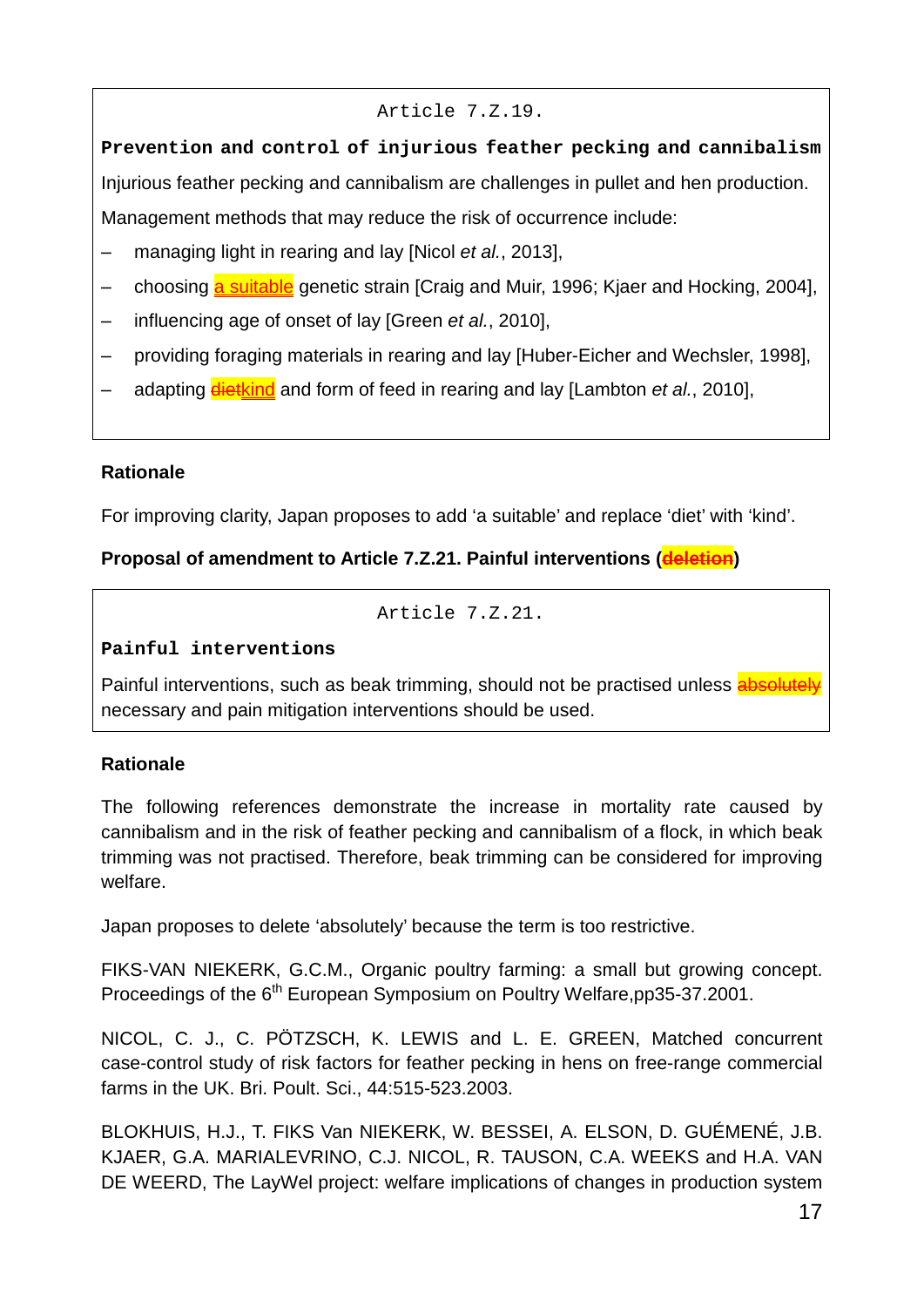for laying hens. World's Poult. Sci. J., 63: 101-114.2007.

ABRAHAMSSON, P., O. FOSSUM and R. TAUSON, Health of layers in an aviary system over five batches of birds. Acta Vet. Scand., 39: 367-379.1998.

TAUSON, R., A. WAHLSTROM and P. ABRAHAMSSON, Effects of two floor housing systems and cages on health, production, and fear response in layer. Appl. Poult. Research, 8:152-159.1999.

TAUSON, R.,Furnished cages and aviaries: production and health. World's Poult. Sci.J.,58:49-63.2002.

HADORN, R., A. GLOOR and H. WIEDMER. Effect of beak trimming on brown growing pullets and laying hens. Agrarforschung, 7:62-67.2000.

### **Proposal of amendment throughout the draft chapter (insertion/deletion)**

Article

**OutcomeAnimal**-based **criteria(or** measurable)

### **Rationale**

Japan would like to revise as above for consistency with adopted chapter of animals.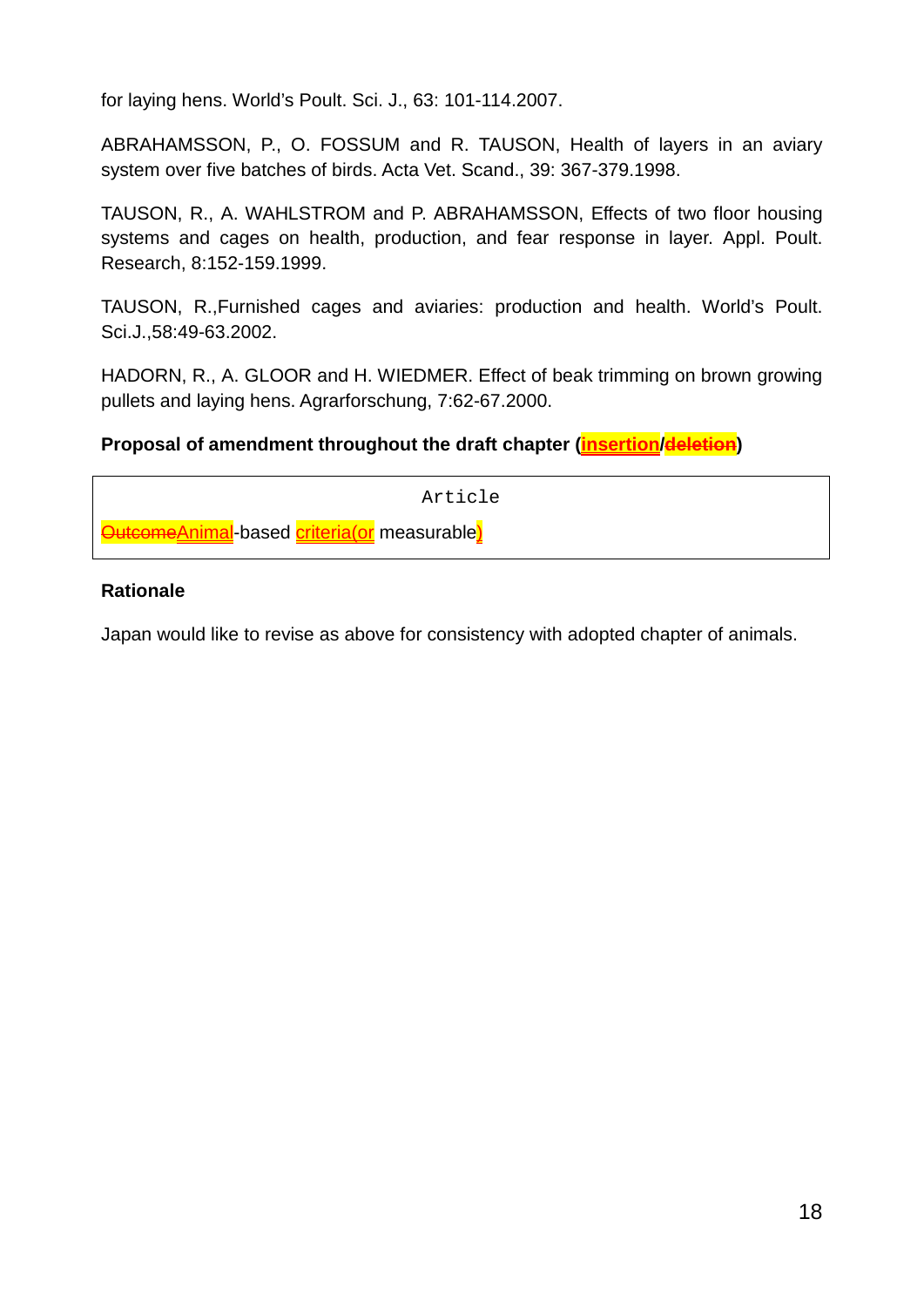# <span id="page-18-0"></span>**8. CHAPTER 15.1. INFECTION WITH AFRICAN SWINE FEVER VIRUS**

### **Comments for Article 15.1.22. Procedures for the inactivation of ASFV in meat**

Article 15.1.22. **Procedures for the inactivation of ASFV in meat** [...] 2. Dry cured pig meat *Meat* should be cured with salt and dried for a minimum of six months.

[...]

#### **Rationale**

Japan would like to insist that the requirement for treatment of dry cured pig meat should be described more specifically as the Chapter 8.8.31, as the risk varies depending on treatments.

We believe this article should be removed if there is not appropriate scientific rationale.